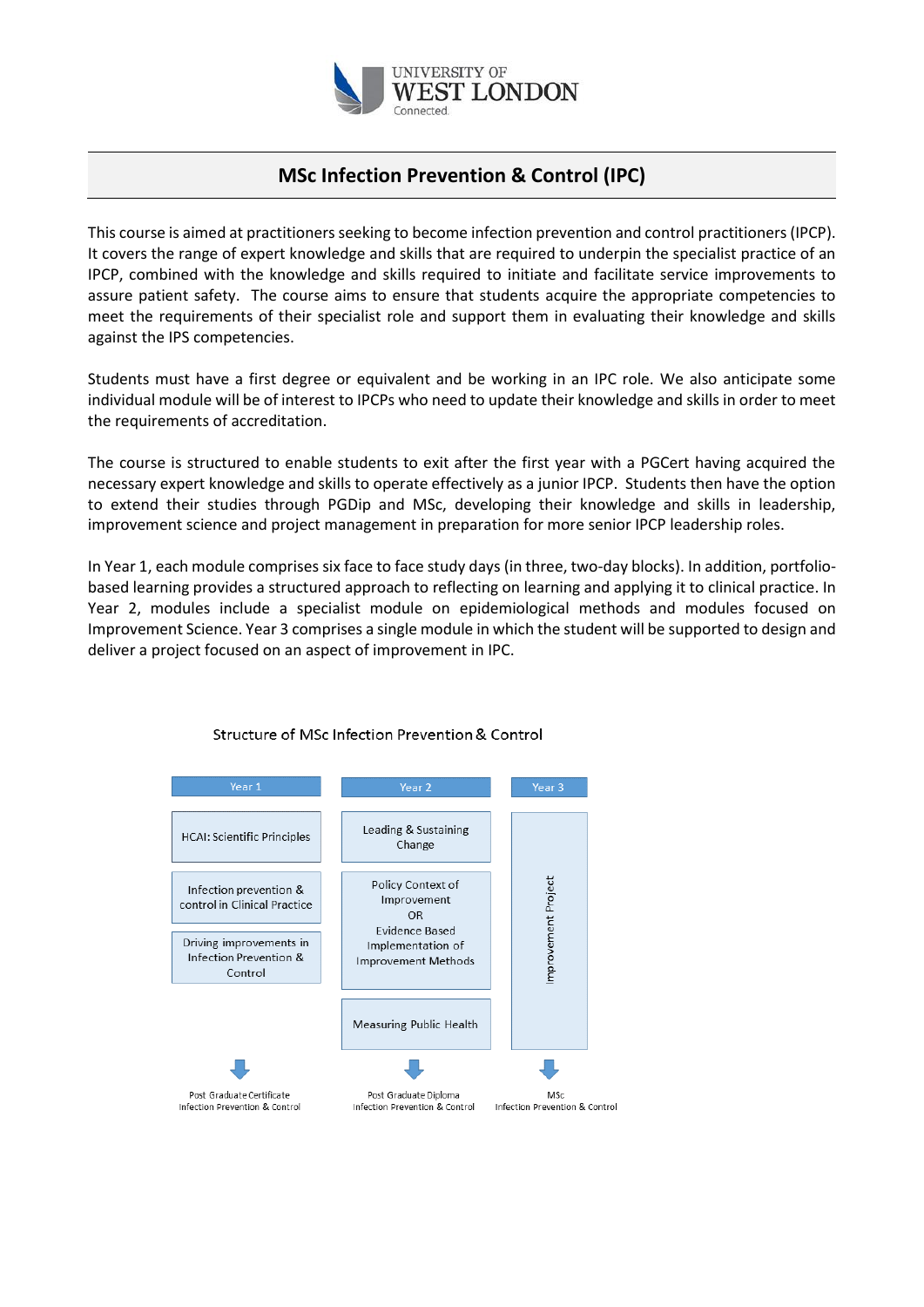

## **Year 1: Specialist modules in infection prevention and control**

#### **Module 1: Healthcare associated infections: scientific principles (20 credits):**

#### *Delivery: 6 face-to-face study days*

This module covers the core principles of infection prevention and control including microbiology and immunology, antimicrobial agents and resistance, transmission of infection, assessing risks of HCAI and the role of the environment

#### **Module 2: Infection prevention and control in clinical practice (20 credits)**

#### *Delivery: 6 face-to-face study days*

This module covers the epidemiology of healthcare associated infection, the role of evidence in IPC and evidence underpinning prevention strategies for different infection, principles of disinfection, antimicrobial stewardship, surveillance and audit as tools for driving infection prevention, and policy development.

## **Module 3: Driving improvement in infection prevention and control (20 credits)**

#### *Delivery: 6 face-to-face study days*

This module explores the governance of infection prevention and control, the detection and management of outbreaks of infection, incidence investigation and root cause analysis, understanding behaviour and apply human factors and ergonomics to IPC.

## **Year 2: Advancing skills in epidemiology and improvement**

#### **Module 1: Measuring Public Health and Well-Being (20 credits)**

## *Delivery: 6 face-to-face study days*

This course provides a core grounding in the principles and practice of epidemiology, including types of epidemiological studies, their design and strengths and weaknesses; measures of disease and association; Sources of error in research. It is focused on searching for primary research evidence and critical review and appraisal of primary sources of epidemiological evidence.

## **Module 2: Leading & sustaining improvement (20 credits)**

## *Delivery: 3 face-to-face study days, 1 workshop event*

This is a negotiated work-based learning module which aims to provide students with theoretical and practical knowledge about leading, managing and sustaining change. It aims to build knowledge about the major theories of change management and resistance to change and practically apply the theories and techniques.

## **Module 3: One of:**

## **1) Policy context of improvement (20 credits)**

*Delivery: 2 face-to-face study days; 1 workshop event* This is a negotiated work-based learning module which aims to provide students with theoretical and practical knowledge about the political context of improving healthcare services. It aims to build knowledge about the current political context, anticipating and responding to political and economic pressures, awareness of how policy changes can impact an improvement project, and use of creative problem solving.

#### 2) **Evidence-based Implementation of Improvement methods**

Delivery: *2 face-to-face study days; 1 workshop event* This module aims to provide the student with theoretical and practical knowledge about implementing evidence based improvement in healthcare, build knowledge about the major theories of improvement methods and apply theories and techniques in a health care setting.

## **Year 3: MSc Infection Prevention & Control**

## **Module: Improvement project (60 credits)**

*Delivery: 2 face-to-face study days; up to 20hrs supervision*

Students will conceptualise, design, implement and complete an improvement project to a standard suitable for submission for publication, applying and critically evaluating improvement science research.